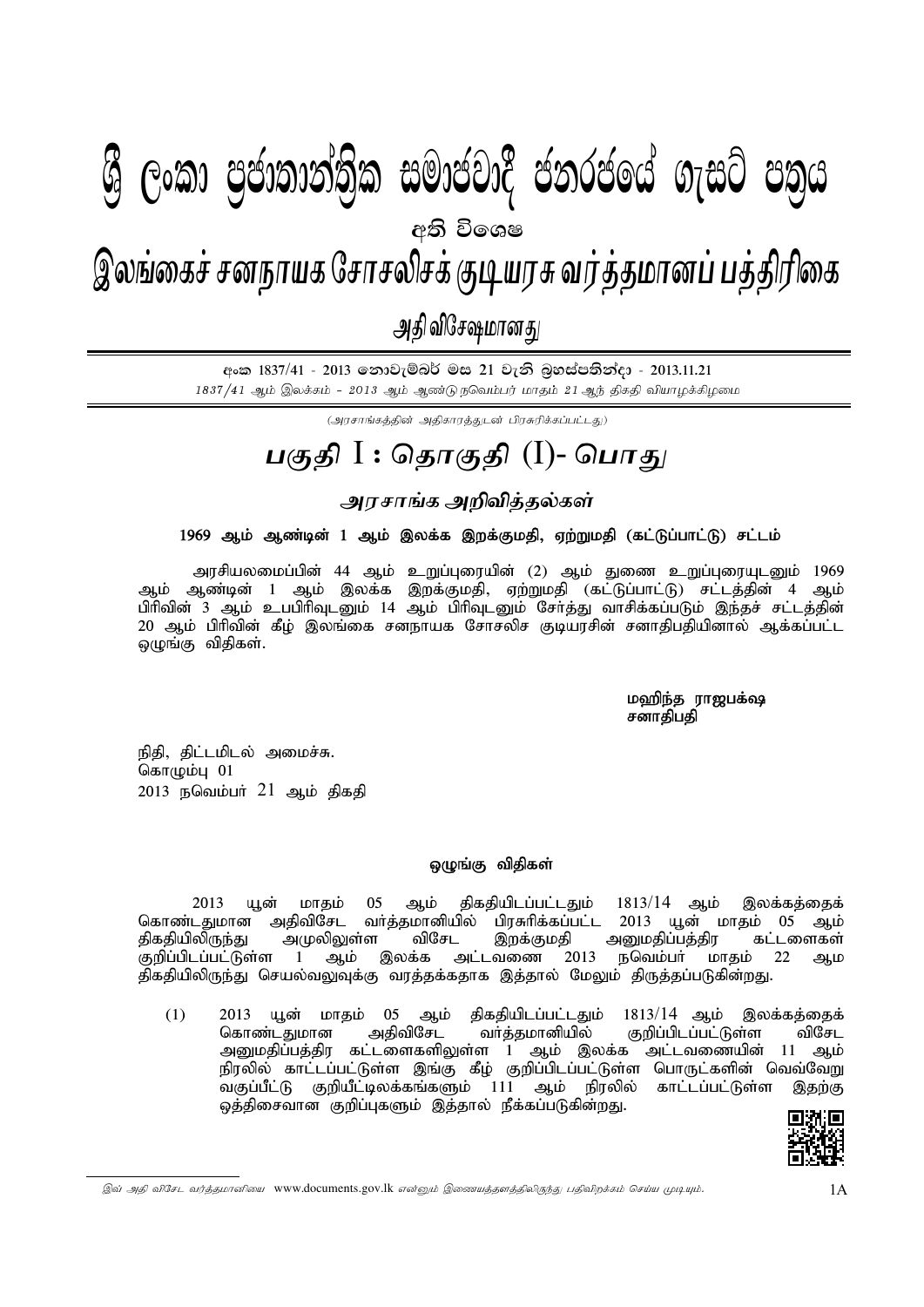$2A$  $I$  කොටස : ( $I$ ) වැනි ඡෙදය - ශුී ලංකා පුජාතාන්තිුක සමාජවාදී ජනරජයේ අති විශෙෂ ගැසට් පතුය - 2013.11.21 .<br>பகுதி  $I$  : தொகுதி (I) - இலங்கைச் சனநாயக சோசலிசக் குடியரசு வர்த்தமானப் பத்திரிகை - அதி விஷேசமானது - 2013.11.21

| நிரல் II     |       | நிரல் III                                                                                                                                                                                                                                              |
|--------------|-------|--------------------------------------------------------------------------------------------------------------------------------------------------------------------------------------------------------------------------------------------------------|
| இயைபு முறைக் |       | விவரணம்                                                                                                                                                                                                                                                |
| குறியீடு     |       |                                                                                                                                                                                                                                                        |
|              |       |                                                                                                                                                                                                                                                        |
|              |       |                                                                                                                                                                                                                                                        |
| 8703.31.80   | ----  | ஸ்ரேசன் வெகன்கள்<br>அடங்கலான<br>மற்றும்<br>கார்கள்<br>பந்தயக்<br>மோட்டார் கார்கள், இரன்டு வருடங்களுக்கு மேற்பட்டவை                                                                                                                                     |
| 8703.31.92   | ----  | இரன்டு வருடங்களுக்கு மேற்பட்டவை                                                                                                                                                                                                                        |
| 8703.32.60   |       | ஸ்ரேசன்<br>வெகன்கள்<br>கார்கள்<br>மற்றும்<br>பந்தயக்<br>அடங்கலான                                                                                                                                                                                       |
|              |       | மோட்டார் கார்கள், உருளைக்<br>கொள்ளளவானது 2,000 சி.சிக்கு<br>மேற்படாதவை, இரு வருடத்துக்கு மேற்பட்டவை                                                                                                                                                    |
| 8703.32.80   |       | கார்கள்<br>அடங்கலான<br>ஸ்ரேசன்<br>வெகன்கள்<br>மற்றும்<br>பந்தயக்                                                                                                                                                                                       |
|              |       | கொள்ளளவானது 2,000<br>மோட்டார் கார்கள், உருளைக்<br>சி.சிக்கு                                                                                                                                                                                            |
| 8703.32.92   |       | மேற்பட்டவை, இரன்டு வருடங்களுக்கு மேற்பட்டவை<br>உருளைக் கொள்ளளவானது 2,000 சி.சிக்கு மேற்படாதவை, இரன்டு                                                                                                                                                  |
|              | ----  | வருடங்களுக்கு மேற்பட்டவை                                                                                                                                                                                                                               |
| 8703.32.95   | ----  | உருளைக் கொள்ளளவானது 2,000 சி.சிக்கு மேற்பட்டவை, இரன்டு                                                                                                                                                                                                 |
|              |       | வருடங்களுக்கு மேற்பட்டவை<br>கார்கள்                                                                                                                                                                                                                    |
| 8703.33.60   | ----  | மற்றும்<br>பந்தயக்<br>அடங்கலான<br>ஸ்ரேசன்<br>வெகன்கள்<br>மோட்டாா் காா்கள், இரன்டு வருடங்களுக்கு மேற்பட்டவை                                                                                                                                             |
| 8703.33.80   | ----  | பிற, இரன்டு வருடங்களுக்கு மேற்பட்டவை                                                                                                                                                                                                                   |
|              |       | ஓட்டுனா் அடங்கலாக 3 அல்லது அதற்கு குறைவான நபா்களுக்கு<br>வந்தவர்கள்) வடிவமைக்கப்பட்டதும் பொருட்களையும்<br>(வயது<br>அறைக்குமாக வெவ்வேறு<br>நபர்கள்<br>அமரும்<br>பாகங்களுடனான<br>வாகனங்கள், சுமை கொள்ளளவானது 1500 கி.கி. அல்லது அதற்கு<br>மேற்பட்டவை     |
| 8704.21.52   | ----  | நான்கு வருடங்களுக்கு மேற்பட்டவை                                                                                                                                                                                                                        |
|              |       | ஓட்டுனா் அடங்கலாக 3 அல்லது அதற்கு குறைவான நபா்களுக்கு<br>வந்தவர்கள்) வடிவமைக்கப்பட்டதும் பொருட்களையும்<br>(வயது<br>அறைக்குமாக வெவ்வேறு<br>நபர்கள்<br>அமரும்<br>பாகங்களுடனான<br>கொள்ளளவானது<br>1500<br>கி.கிராமுக்கு<br>வாகனங்கள்,<br>சுமை<br>குறைவானவை |
| 8704.21.62   | ----  | நான்கு வருடங்களுக்கு மேற்பட்டவை                                                                                                                                                                                                                        |
|              | ---   | மொத்த வாகன நிறையானது 1500 கி.கிராமுக்குக் குறைவான<br>பிற<br>வாகனங்கள்                                                                                                                                                                                  |
| 8704.21.82   |       | நான்கு வருடங்களுக்கு மேற்பட்டவை                                                                                                                                                                                                                        |
|              |       | ஓட்டுனர் அடங்கலாக 3 அல்லது அதற்கு குறைவான நபர்களுக்கு<br>(வயது வந்தவா்கள்) வடிவமைக்கப்பட்டதும் பொருட்களையும்<br>.<br>நபா்கள் அமரும் அறைக்குமாக வெவ்வேறு பாகங்களுடனான<br>வாகனங்கள், சுமை<br>கொள்ளளவானது 1500 கி.கிராம் அல்லது<br>அதற்கு மேற்பட்டவை      |
| 8704.31.42   | ----  | நான்கு வருடங்களுக்கு மேற்பட்டவை                                                                                                                                                                                                                        |
|              |       | ஓட்டுனர் அடங்கலாக 3 அல்லது அதற்கு குறைவான நபர்களுக்கு<br>(வயது வந்தவா்கள்) வடிவமைக்கப்பட்டதும் பொருட்களையும்<br>.<br>நபா்கள் அமரும் அறைக்குமாக வெவ்வேறு பாகங்களுடனான<br>கொள்ளளவானது 1500<br>கி.கிராமுக்கு<br>வாகனங்கள்,<br>சுமை<br>குறைவானவை           |
| 8704.31.52   | $---$ | நான்கு வருடங்களுக்கு மேற்பட்டவை                                                                                                                                                                                                                        |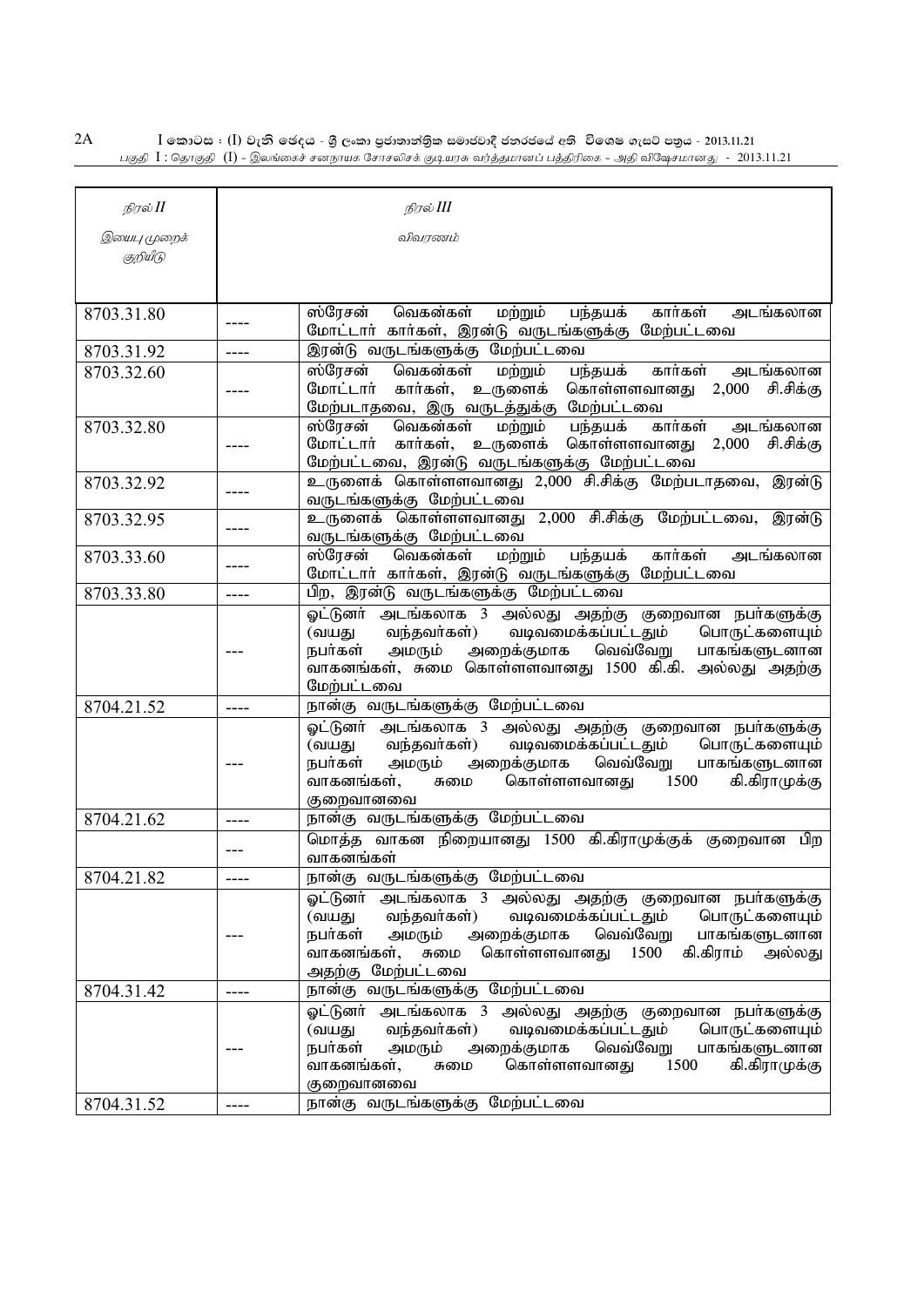$I$  තොටස : (I) වැනි ඡෙදය - ශුී ලංකා පුජාතාන්තිුක සමාජවාදී ජනරජයේ අති විශෙෂ ගැසට් පතුය - 2013.11.21 பகுதி  $I$  : தொகுதி  $(I)$  - இலங்கைச் சனநாயக சோசலிசக் குடியரசு வர்த்தமானப் பத்திரிகை - அதி விஷேசமானது -  $\,$  2013.11.21 3A

 $(2)$  2013 யூன் மாதம் 05 ஆம் திகதியிடப்பட்டதும் 1813/14 ஆம் இலக்கத்தைக் கொண்டதுமான அதிவிசேட வர்த்தமானியில் குறிப்பிடப்பட்டுள்ள விசேட ுமாண்டதுமான அதங்கை வாததமானங்கை குநிப்படப்பட்டுள்ள வகை ந அனுகதிப்பத்திர கட்டணைகளதுள்ள : குட காட்டார் ;<br>குறிப்பிடப்பட்டுள்ள 11 ஆம் நிரலில் காட்டப்பட்டுள்ள பொருட்களின் வெவ்வேறு வகுப்பீட்டு குறியீட்டிலக்கங்களும் 111 ஆம் நிரலில் காட்டப்பட்டுள்ள இதற்கு ஒத்திசைவான குறிப்புகளும் இத்தால் சேர்க்கப்படுகின்றது.

| இயைபு முறைக்<br>குறியீடு |         |                                                                                                                                                                                                                                                                      |
|--------------------------|---------|----------------------------------------------------------------------------------------------------------------------------------------------------------------------------------------------------------------------------------------------------------------------|
|                          |         | விவரணம்                                                                                                                                                                                                                                                              |
|                          |         |                                                                                                                                                                                                                                                                      |
|                          | ----    | ஸ்ரேசன்<br>வெகன்கள்<br>மற்றும்<br>பந்தயக்<br>கார்கள்<br>அடங்கலான<br>மோட்டாா் காா்கள், இரன்டு வருடங்களுக்கு மேற்பட்டவை                                                                                                                                                |
| 8703.31.81               | ----    | இருமூல சேர்க்கையுடைய (ஹைபிறிட்) மின்சார வாகனங்கள்                                                                                                                                                                                                                    |
| 8703.31.89               | ----    | பிற                                                                                                                                                                                                                                                                  |
| 8703.31.93               |         | இருமூல சேர்க்கையுடைய (ஹைபிறிட்) மின்சார வாகனங்கள, இரு<br>வருடத்துக்கு மேற்பட்டவை                                                                                                                                                                                     |
| 8703.31.94               | $--- -$ | பிற, இரு வருடத்துக்கு மேற்பட்டவை                                                                                                                                                                                                                                     |
|                          |         | பந்தயக்<br>ஸ்ரேசன்<br>வெகன்கள்<br>கார்கள்<br>அடங்கலான<br>மற்றும்<br>மோட்டார் கார்கள், உருளைக் கொள்ளளவானது 2,000 சி.சிக்கு<br>மேற்படாதவை, இரன்டு வருடங்களுக்கு மேற்பட்டவை                                                                                             |
| 8703.32.61               | ----    | <u>இருமூல சேர்க்கையுடைய (ஹைபிறிட்) மின்சார வாகனங்கள்</u>                                                                                                                                                                                                             |
| 8703.32.69               | ----    | பிற                                                                                                                                                                                                                                                                  |
|                          |         | ஸ்ரேசன் வெகன்கள்<br>மற்றும் பந்தயக்<br>கார்கள்<br>அடங்கலான<br>மோட்டார் கார்கள், உருளைக் கொள்ளளவானது 2,000 சி.சிக்கு                                                                                                                                                  |
| 8703.32.81               | ----    | <u>மேற்படாதவை, இரன்டு வருடங்களுக்கு மேற்பட்டவை :<br/>இருமூல சேர்க்கையுடைய (ஹைபிறிட்) மின்சார வாகனங்கள்</u>                                                                                                                                                           |
| 8703.32.89               | ----    | பிற                                                                                                                                                                                                                                                                  |
| 8703.32.96               |         | சி.சிக்கு<br>உருளைக் கொள்ளளவானது<br>2,000<br>மேற்படாதவை<br>ஹைபிறிட்<br>மின்சார வாகனங்கள்,<br>இரன்டு<br>வருடங்களுக்கு<br>மேற்பட்டவை                                                                                                                                   |
| 8703.32.97               | ----    | பிற, உருளைக் கொள்ளளவானது 2000 சி.சிக்கு மேற்படாதவை                                                                                                                                                                                                                   |
| 8703.32.98               | ----    | உருளைக் கொள்ளளவானது 2,000 சி.சிக்கு மேற்பட்ட ஹைபிறிட்<br><u>மின்சார வாகனங்கள், இரன்டு வருடங்களுக்கு</u> மேற்பட்டவை                                                                                                                                                   |
| 8703.32.99               |         | பிற, உருளைக் கொள்ளளவானது 2,000 சி.சிக்கு மேற்பட்ட, இரன்டு<br>வருடங்களுக்கு மேற்பட்டவை                                                                                                                                                                                |
|                          |         | பந்தயக் கார்கள்<br>ஸ்ரேசன்<br>வெகன்கள்<br>மற்றும்<br>அடங்கலான<br>மோட்டார் கார்கள், இரன்டு வருடங்களுக்கு மேற்பட்டவை                                                                                                                                                   |
| 8703.33.61               |         | இருமூல சேர்க்கையுடைய (ஹைபிறிட்) மின்சார வாகனங்கள்                                                                                                                                                                                                                    |
| 8703.33.69               | ----    | பிற                                                                                                                                                                                                                                                                  |
|                          |         | பிற, இரன்டு வருடங்களுக்கு மேற்பட்டவை                                                                                                                                                                                                                                 |
| 8703.33.81               |         | இருமூல சேர்க்கையுடைய (ஹைபிறிட்) மின்சார வாகனங்கள்                                                                                                                                                                                                                    |
| 8703.33.89               | ----    | பிற                                                                                                                                                                                                                                                                  |
|                          |         | ஓட்டுனர்<br>அடங்கலாக 3 அல்லது அதற்கு குறைவான நபா்களுக்கு<br>பொருட்களையும்<br>வந்தவர்கள்)<br>வடிவமைக்கப்பட்டதும்<br>(வயது<br>அறைக்குமாக<br>வெவ்வேறு<br>நபர்கள்<br>அமரும்<br>பாகங்களுடனான<br>கொள்ளளவானது 2000 கி.கி.<br>வாகனங்கள், சுமை<br>அல்லது அதற்கு<br>மேற்பட்டவை |